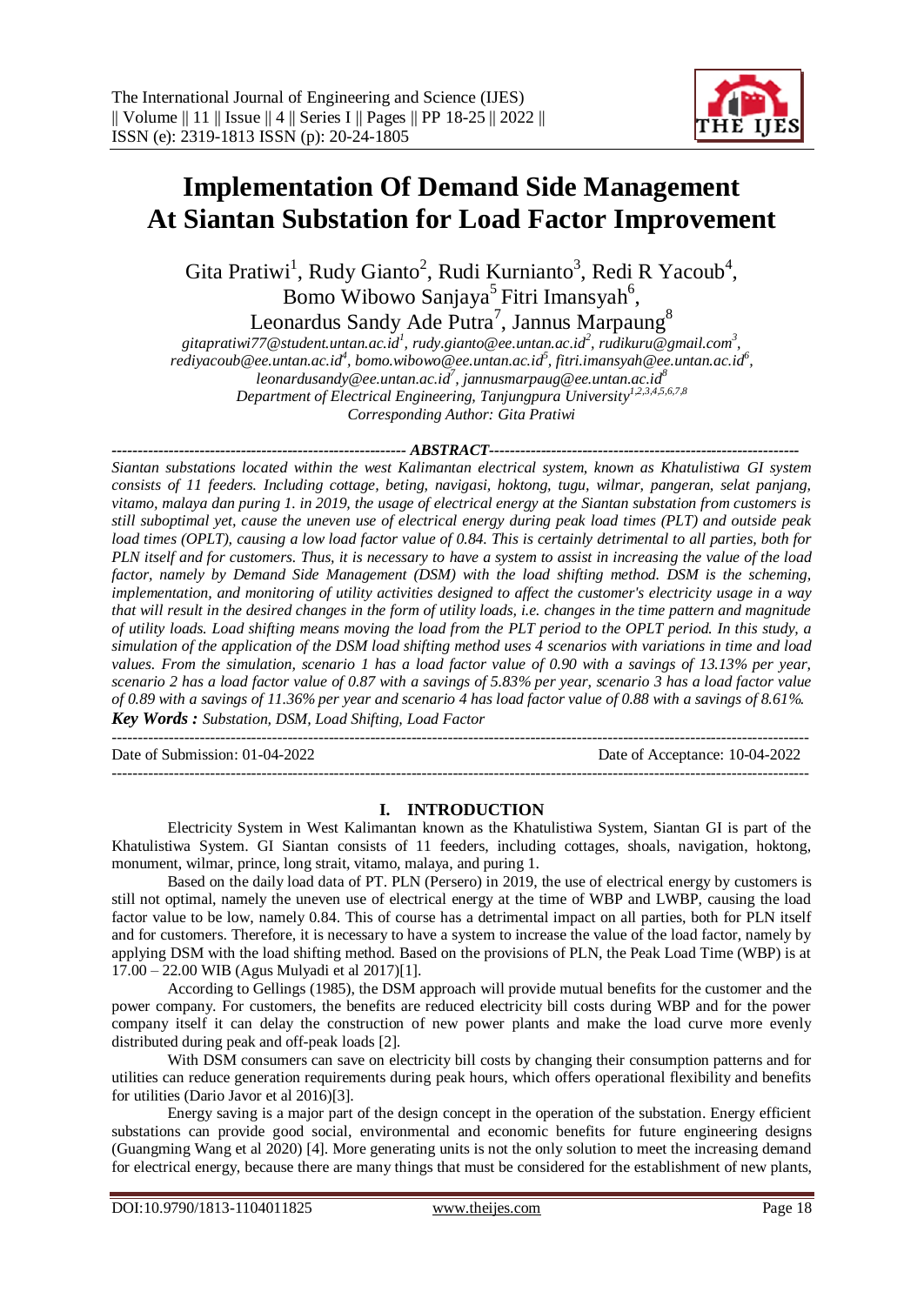such as limited land, limited resources (wind, solar radiation, water) ecology etc. (Majid Jamil 2020) [5](S Barbarelli 2018)[6](G Piras 2019)[7].

According to Satoshi Nakano 2020, saving on the use of equipment is not the only solution to global warming, another way that can be done is by changing the behaviour of using household appliances by consumers from one period of time to another [8]. According to K. Lebedeva et al 2021, to meet peak demand is one of the reasons that causes increased emissions from power plants, because it is usually met by basic generation loads that are fossil fuelled (natural gas, oil, etc.)[9].

Balasubramaniyan S 2015 in his research said, with DSM power distribution units can change the user's load schedule by encouraging users to shift their load devices outside of peak hours, thereby reducing customer billing costs and also lowering PAR (Peak to Average Rate)[10] . DSM is the process of managing energy consumption to optimize the available and planned resources for power plant. DSM combines all activities that affect the customer's electricity usage, which is mutually beneficial for both the customer and the power company (Niharika V M 2018) [11]. According to Dario Javor 2016, DSM is one solution to manage electricity consumption in developing countries [12].

On the customer side, DSM means an opportunity to save money by reducing the cost of their electricity bill by taking advantage of the price incentives provided by the utility (Eze C U et al 2016)[13].

Similar studies have been conducted to obtain formulas for modeling DSM problems, including: Anatoly Dzyuba et al (2020) developing a price-based DSM model for industry and large electricity consumers [14], T Logenthiran et al (2011) using the Multi Agent System (MAS) [15 ], Iqbal Zafar et al (2016) used the ECG optimization model [16], Zubair et al (2014) used the GTES optimization [17] and many others.

Chaimongkan C (2015) said Load shifting is one of the simplest load management methods, namely reducing customer demand during peak loads by shifting the use of equipment and supplies to periods outside of peak loads [18]. Arvind R (2017) said that the load shifting method could delay the construction of a new factory to meet peak load demands [19].

With the application of the DSM load shifting method that involves time variations and the value of the load on the Siantan GI, it is hoped that several benefits will be obtained, including getting a load factor value close to 1 and reducing the cost of electricity bills.

### **II. METHOD**

In this study, the process of carrying out the research, which consists of processing data results from the application of 4 DSM scenarios, the load shifting method. The research flow chart is shown in Figure 1.



**Figure 1.** Research Flowchart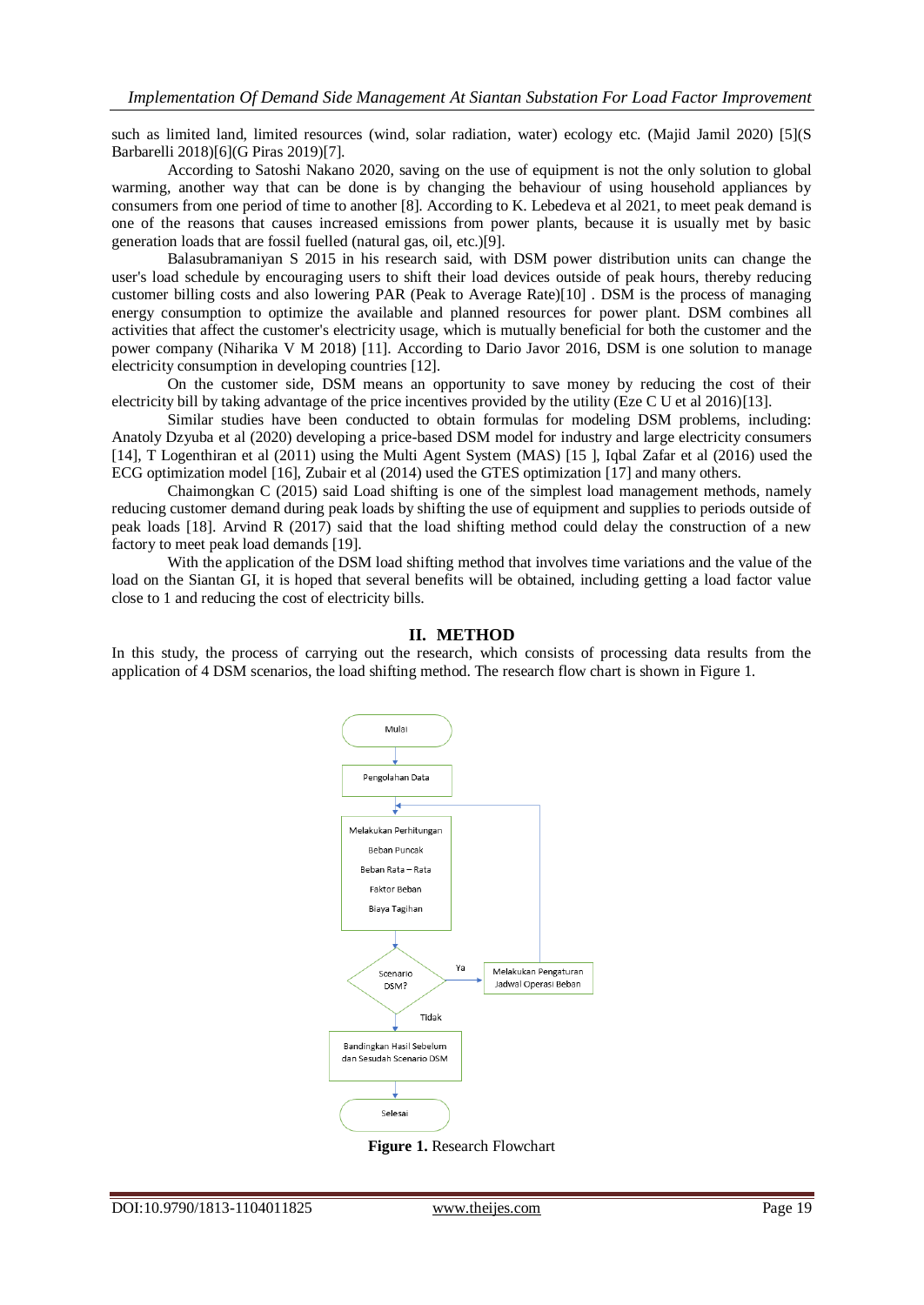# **III. RESULTS**

#### **1. Research Data**

The data used is in the form of secondary data, namely data obtained from UP2D PT. PLN (Persero) West Kalimantan, which is in the form of 24-hour daily load data for 1 year (annual average load), namely 2019 at the Siantan GI which is shown in Figure 2.



**Figure 2.** Graph of the 2019 Siantan GI Average Annual Load (Real Power)

In Figure 2 it can be seen that the Siantan GI consists of 11 feeders, namely: cottage, shoal, puring 1, prince, navigation, hoktong, vitamo, monument, strait, wilmar, and malaya. Feeders that having peak loads during PLT (at 19.00) were cottages, shoals, princes, navigation, monuments, straits, and malayas. The peak load of Puring 1 is at 16.00, Hoktong is at 08.00, Vitamo is at 09.00 and Wilmar is at 14.00.

In this study, 4 DSM scenarios were simulated using the load shifting method with variations in time and load values on the annual average load data using the Matlab application. The 4 DSM scenarios below:

- 1. Makes each 13-load regulator with a value of 800K
- 2. Makes each 13-load regulator with a value 2000 kW
- 3. Makes each 8-load regulator with a value1500 kW
- 4. Makes each 5-load regulator with a value 1500 kW

The regulated load is the operating load when the PLT  $(18.00 - 22.00)$  is transferred to the OPLT.

# **2. Demand Site Management**

DSM is the scheming, implementation, and monitoring of utility activities designed to influence electricity usage by customers in a way that will result in the desired changes in the form of utility loads, i.e. changes in the time pattern and magnitude of utility loads [2]. DSM aims to encourage consumers to use less energy during peak hours (Christine C B 2020)[20].

# **3. Load Shifting**

Load shifting means moving the load from the on peak period to the off peak period [2]. The load shifting technique is the best solution from the utility company's point of view. With this technique, the demand for electrical energy is transferred from WBP to LWBP [12]. The advantage of using this technique is that the load increases during LWBP, in other words, there is an even distribution of load between WBP and LWBP but there is no change in total energy consumption. This of course affects the value of the load factor. The load factor value can be obtained through equation (1)[21]: Average Load

|         | $I.F = \frac{Ave \cdot \text{age} Louu}{Bare}$<br>Peak Load |                                                                          |                                                               | $\perp$ |
|---------|-------------------------------------------------------------|--------------------------------------------------------------------------|---------------------------------------------------------------|---------|
| Where : |                                                             | LF                                                                       | $=$ Load Factor                                               |         |
|         |                                                             |                                                                          | $Average Load = Average Load (kW)$                            |         |
|         |                                                             |                                                                          | $Peak$ Load = Peak Load (kW)                                  |         |
|         |                                                             |                                                                          | Average Load can be calculated using the equation $(2)[12]$ : |         |
|         |                                                             | Average Load = $\sum_{i=1}^{J} P_{(j)} t_{(j)} / \sum_{i=1}^{J} t_{(j)}$ |                                                               | (2)     |
|         |                                                             |                                                                          | Where : $Average load = Average Load (kW)$                    |         |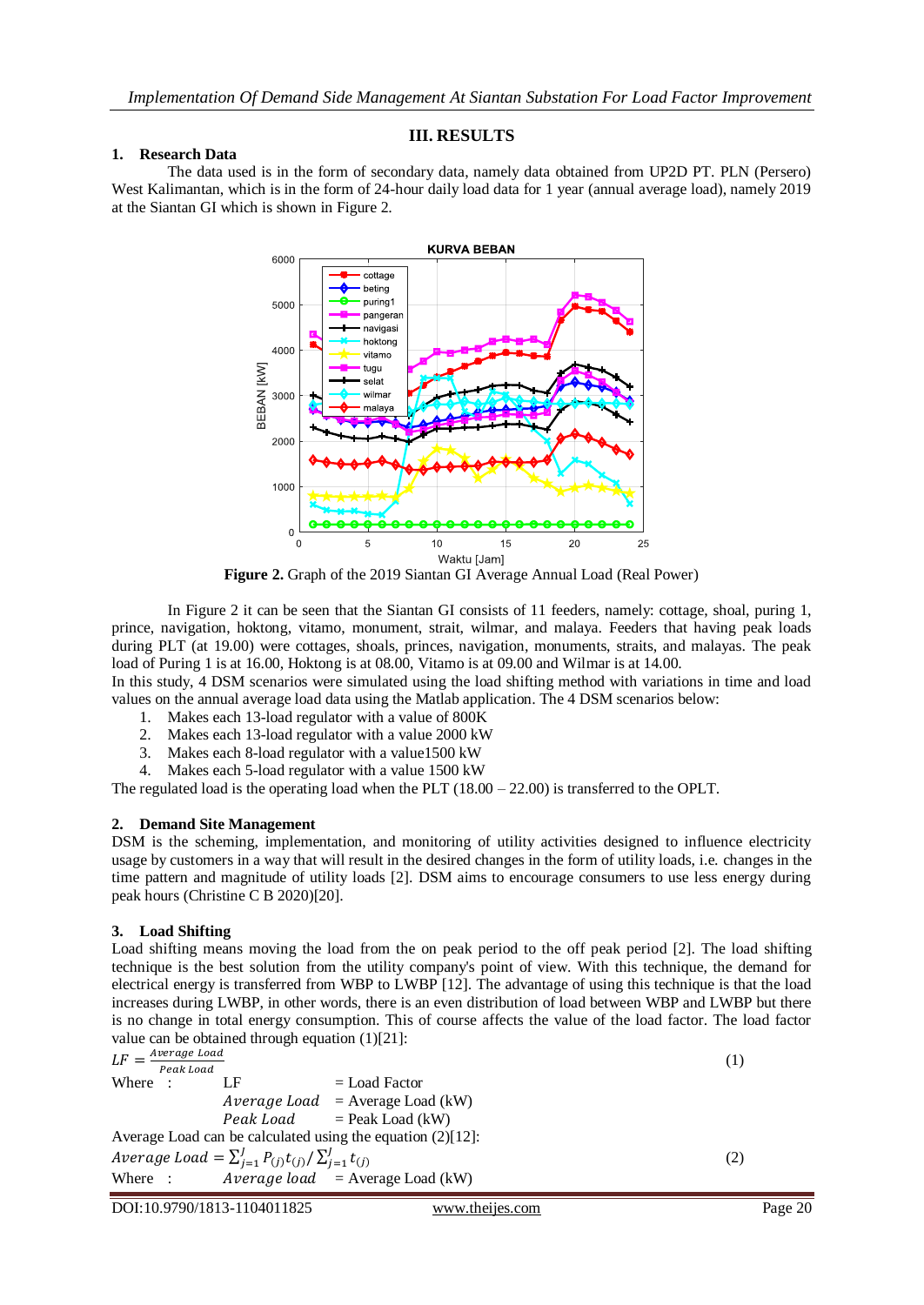|                 | $P_{(i)}$<br>$\tau_{(i)}$ | $=$ The amount of electrical energy used (kW)<br>$=$ Times in unit of hour (hour) |     |
|-----------------|---------------------------|-----------------------------------------------------------------------------------|-----|
| $C = C_d + C_e$ |                           |                                                                                   | (3) |
| Where :         |                           | $=$ Load Cost (Rp)                                                                |     |
|                 | ۾ ما                      | $=$ Energy Cost (Rp)                                                              |     |

### **4. Results and Discussion**

The peak load values before the implementation of the DSM and after the implementation of the DSM are shown in Table 1. In the apparent power, the peak load for the Siantan GI daily average load in 2019 before the implementation of the DSM was at a value of 32.218.89 kVA and the real power was at a value of 31,252.32 kW which occurred at the WBP at 19.00.

| Table 1. Peak Load |                             |                        |                            |                        |
|--------------------|-----------------------------|------------------------|----------------------------|------------------------|
|                    | <b>Peak Load Before DSM</b> |                        | <b>Peak Load After DSM</b> |                        |
| <b>Scenario</b>    |                             | <b>Imaginary Power</b> |                            | <b>Imaginary Power</b> |
|                    | <b>Real Power (kW)</b>      | (kVA)                  | <b>Real Power (kW)</b>     | (kVA)                  |
| Scenario 1         | 31,252.32                   | 32,218.89              | 29,127.85                  | 30,028.71              |
| Scenario 2         | 31,252.32                   | 32,218.89              | 30,327.85                  | 31,265.82              |
| Scenario 3         | 31,252.32                   | 32,218.89              | 29,422.80                  | 30,332.78              |
| Scenario 4         | 31,252.32                   | 32.218.89              | 29,875.85                  | 30,799.85              |

In Table 1, it can be seen that there was a decrease in the peak load value after the implementation of the 4 DSM scenarios using the load shifting method. This is in accordance with the description of the method and the effect on the shape of the load shifting load, namely load distribution between the peak load time period (WBP) and the off-peak load time period (LWBP). The biggest decrease in peak load occurs in scenario 1.

The comparison of the graph of the average annual load before DSM is applied and after DSM scenario 1 is applied is shown in Figure 3.



**Figure 3.** Graph of Average Annual Expenses in 2018, Figure Devil Implementation and After DSM Implementation Scenario 1  $\int_{0}^{\infty}$ 

From Figure 3, it can be seen that the peak load value before the application of DSM scenario 1 was 31,252.3 kW occurred at 19.00 and after the application of DSM scenario 1 the peak load value of 29.127.85 kW occurred at 14.00. From the graph, it can also be seen that the load smoothing from WBP to LWBP occurred after the implementation of DSM scenario 1.

The comparison of the graph of the average annual load before DSM is applied and after DSM scenario 2 is applied is shown in Figure 4.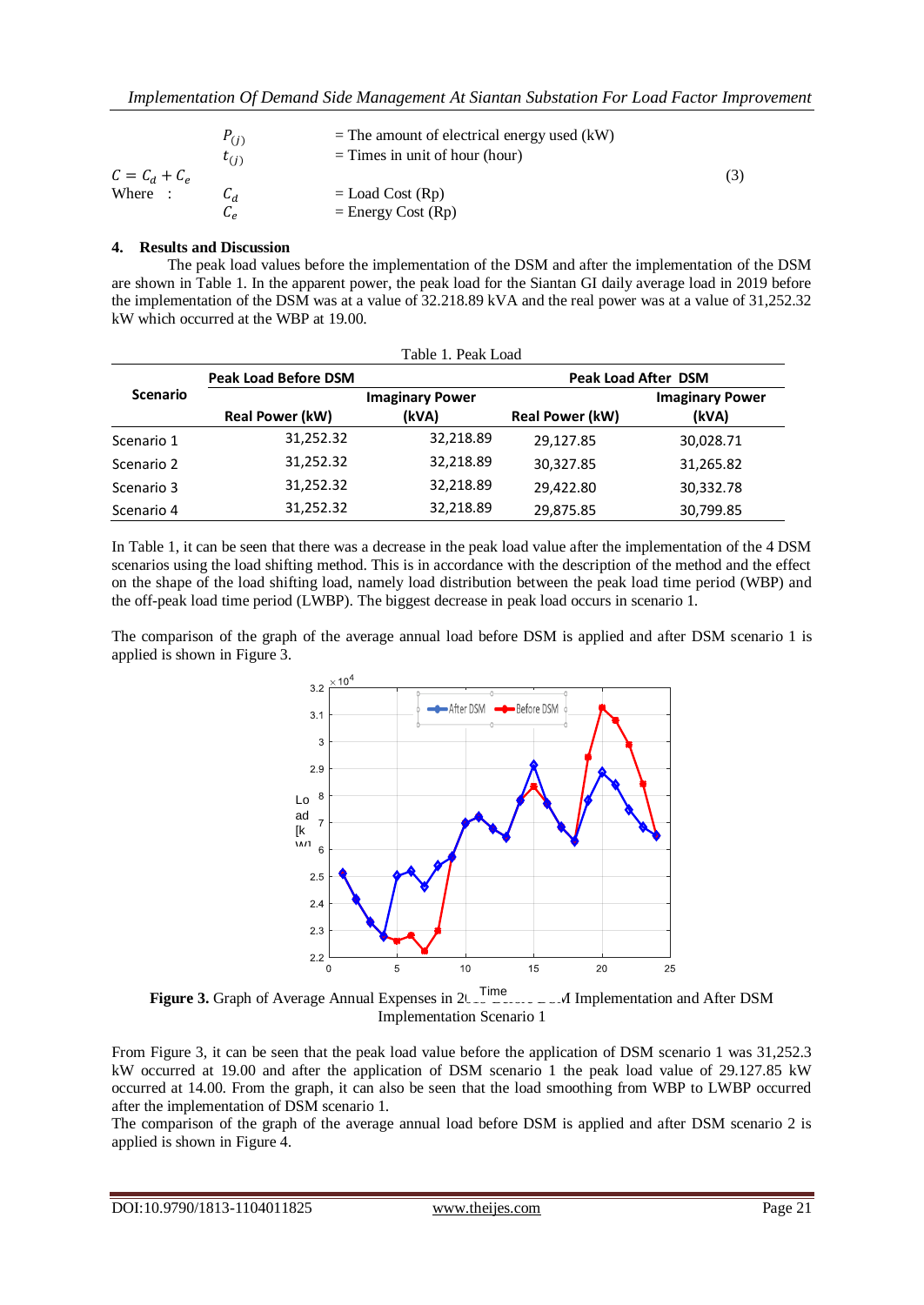

Figure 4. Graph of Average Annual Expenses in  $2017$  before the Implementation of the DSM and After the Implementation of the DSM Scenario 2

From Figure 4 it can be seen that the peak load value before DSM scenario 2 was applied was 31,252.32 kW occurred at 19.00 and after the application of DSM scenario 2 the peak load value of 30,327.85 kW occurred at 14.00.

The comparison of the graph of the average annual load before DSM is applied and after DSM scenario 3 is applied is shown in Figure 5.



Figure 5. Graph of Average Annual Expenses Before and After Implementation of DSM Scenario 3

In Figure 5 it can be seen that after the application of scenario 3 the peak load became 29,422.80 kW which occurred at 18.00. Prior to the application of scenario 3, the peak load occurred at 19.00 at 31,252.32 kW. The comparison of the graph of the average annual load before DSM is applied and after DSM scenario 4 is applied is shown in Figure 6.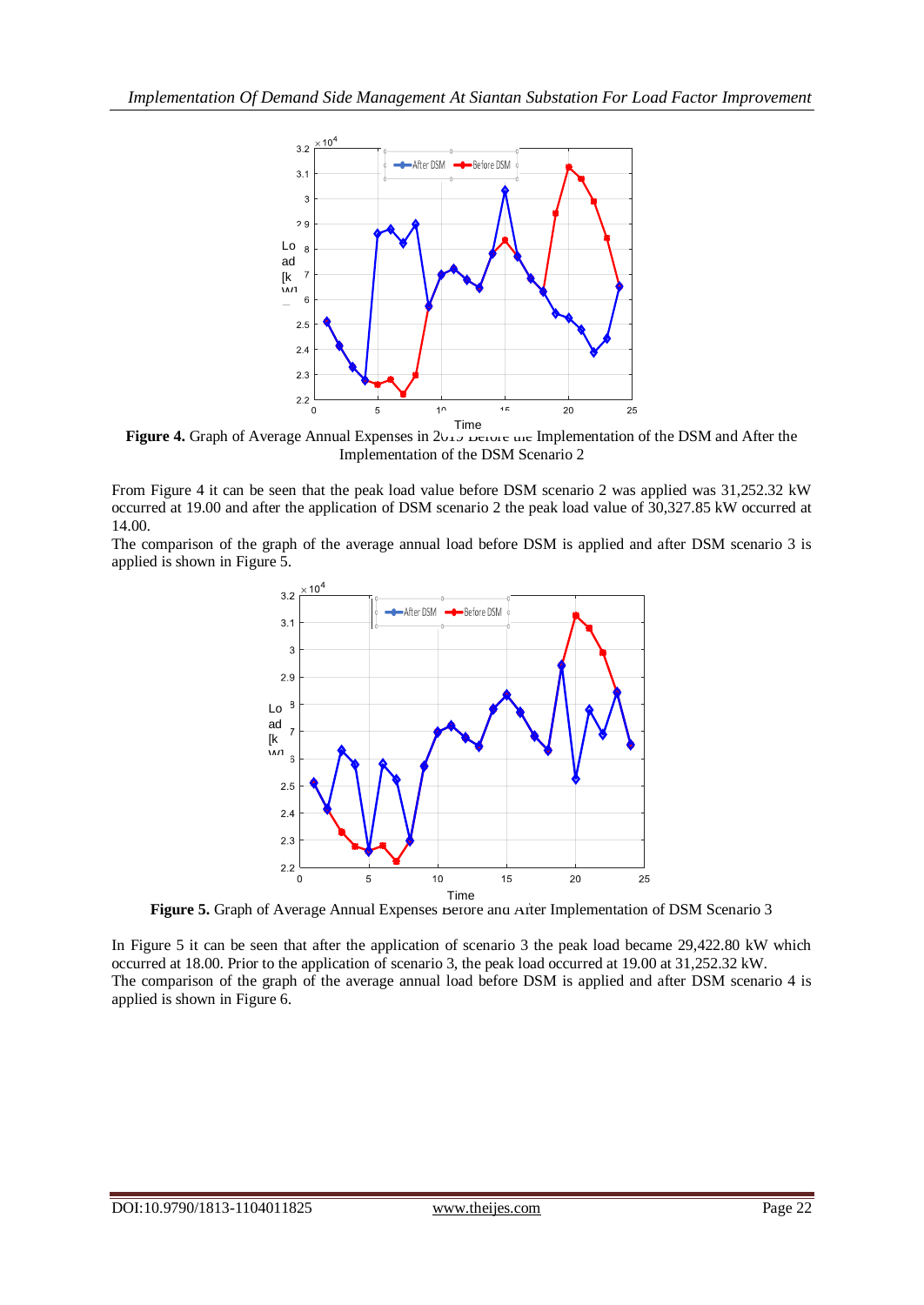

**Figure 6.** Graph of Average Annual Expenses in 2019 Before the Implementation of the DSM and After the Implementation of the DSM Scenario 4

In Figure 6 it can be seen that after the application of scenario 4 the peak load became 29,875.85 kW which occurred at 21.00. Prior to the application of scenario 4, the peak load occurred at 19.00 at 31,252.32 kW. The total energy consumption of customers with the application of DSM using the load shifting method has not changed. So the average load before DSM was applied also did not change (fixed) with the average load after DSM was applied. The average load of energy consumption before and after the application of DSM is shown in Table 2.

| Table 2. Average Load $(P_{av})$ |                              |                             |  |
|----------------------------------|------------------------------|-----------------------------|--|
| <b>Scenario</b>                  | Load Average Before DSM (kW) | Load Average After DSM (kW) |  |
| Scenario 1                       | 26,345.13                    | 26,345.13                   |  |
| Scenario 2                       | 26,345.13                    | 26,345.13                   |  |
| Scenario 3                       | 26,345.13                    | 26,345.13                   |  |
| Scenario 4                       | 26,345.13                    | 26,345.13                   |  |

In Table 2 it can be seen that the average load before DSM was applied was 26,345.13 kW, and the average load after DSM was applied in the four scenarios did not change, which was 26,345.13 kW. After the implementation of the four scenarios, the result is a decrease in the peak load value (Table 1), the average load usage remains the same (Table 2), and an increase in the load factor value. The load factor values resulting from the implementation of the 4 scenarios are shown in Table 3.

| Table 3. Daily Average Load Factor |                               |                              |  |
|------------------------------------|-------------------------------|------------------------------|--|
| <b>Scenario</b>                    | <b>Load Factor Before DSM</b> | <b>Load Factor After DSM</b> |  |
| Scenario 1                         | 0.84                          | 0.90                         |  |
| Scenario 2                         | 0.84                          | 0.87                         |  |
| Scenario 3                         | 0.84                          | 0.89                         |  |
| Scenario 4                         | 0.84                          | 0.88                         |  |

In Table 3, it can be seen that the largest increase in the load factor value occurred in scenario 1, which was 0.90. This happens because the load factor is inversely proportional to the peak load, the lower the peak load value, the higher the load factor value, and vice versa.

With the increase in the value of the load factor, it certainly provides benefits for both the electricity company and the customer. For the electricity company itself, the higher the value of the system load factor, the more evenly the system load will be, so that the level of utilization of the existing equipment in the system can be made as high as possible. For customers, the higher the load factor value means that with the same amount of energy consumption, the billing costs can be reduced.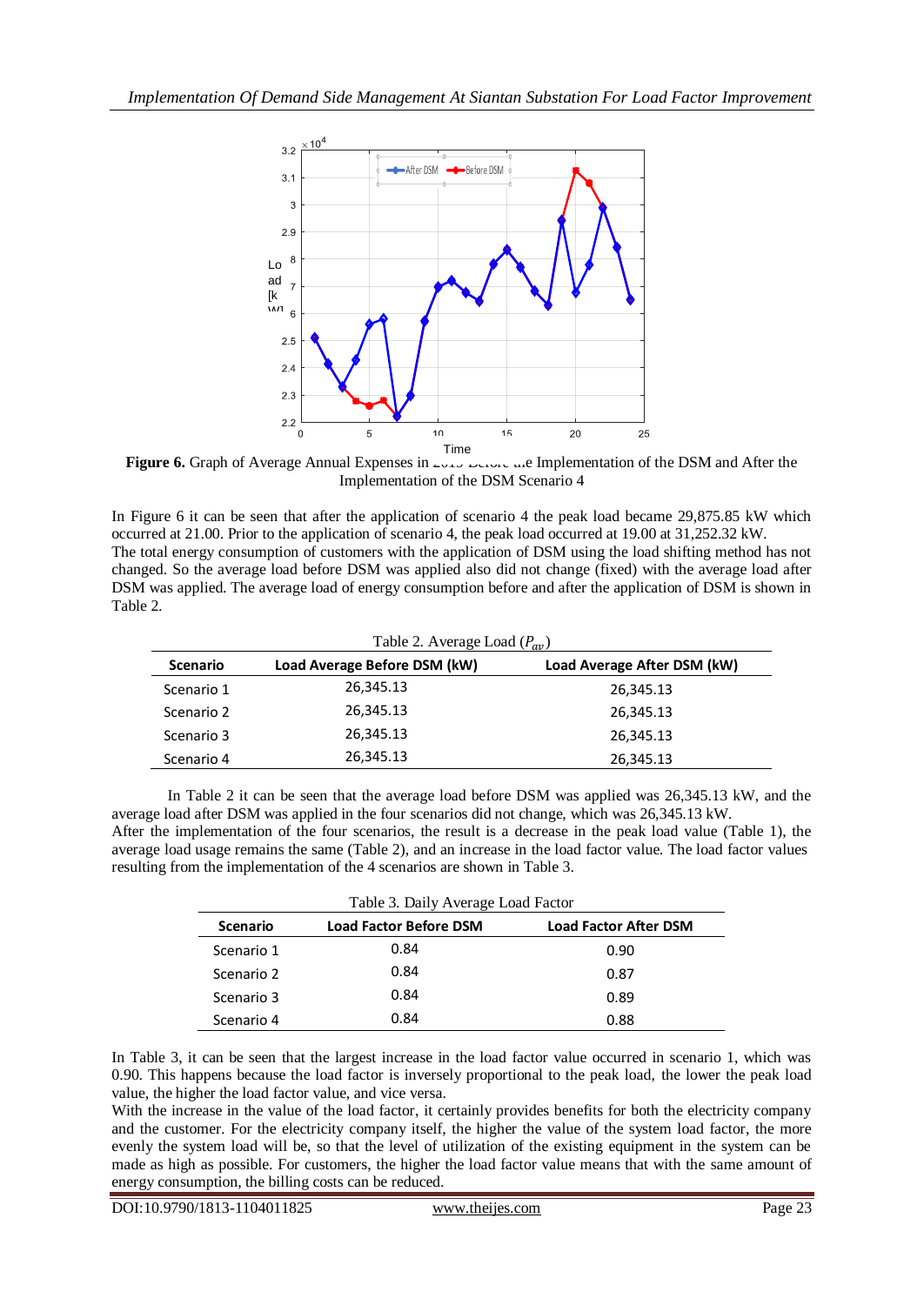| <b>Scenario</b> | <b>Total Bill Before DSM (Rp)</b> | Total Bill After DSM (Rp) |
|-----------------|-----------------------------------|---------------------------|
| Scenario 1      | 496,872,926,146,792               | 431,646,296,366,541       |
| Scenario 2      | 496,872,926,146,792               | 467,925,220,444,305       |
| Scenario 3      | 496,872,926,146,792               | 440,427,615,835,722       |
| Scenario 4      | 496,872,926,146,792               | 454,088,241,699,371       |

The reduction in customer billing costs after simulating the implementation of 4 DSM scenarios can be seen in Table 4

From Table 4, it can be seen that the largest difference in total billing costs between before and after DSM implementation occurs in scenario 1. This occurs because the total billing costs are proportional to the peak load value. The higher the peak load value, the greater the customer billing costs, and vice versa.

Reducing customer billing costs means there are savings to be made. Savings in customer billing costs after simulating the implementation of 4 DSM scenarios are shown in Table 5.

| <b>Scenario</b> | Table 5. Retrenchment<br>Retrenchment Per Year (Rp) | Retrenchment Per Year (%) |
|-----------------|-----------------------------------------------------|---------------------------|
| Scenario 1      | 65,226,629,780,250                                  | 13.13                     |
| Scenario 2      | 28,947,705,702,486                                  | 5.83                      |
| Scenario 3      | 56,445,310,311,069                                  | 11.36                     |
| Scenario 4      | 42,784,684,447,420                                  | 8.61                      |

In Table 5, it can be seen that the largest savings occurred in scenario 1, which was 13.13% and the smallest savings occurred in scenario 2, which was 5.83%. In scenario 3 there is a saving of 11.36% and in scenario 4 there is a saving of 8.61%.

#### **IV. CONCLUSIONS**

In this study it was found that the peak load value affects the load factor value and the amount of billing costs, namely the higher the peak load value, the lower the load factor value and the higher the peak load value, the greater the customer billing costs. From the 4 DSM scenarios that have been carried out, the results from scenario 1 have the best results with a load factor value of 0.90 and a savings of 13.13%. The second is scenario 3 with a load factor value of 0.89 and a savings of 11.36%. The third is scenario 4 with a load factor value of 0.88 and a savings of 8.61%. And the last is scenario 2 with a load factor value of 0.87 and a savings of 5.83%. The average annual load usage between before the application of load shifting and after the application of load shifting is the same, which is 26,345.13 kW.

#### **REFERENCES**

- [1]. Mulyadi, Agus., Zulfikar., Zulhelmi. 2017. "Automatic Load Transfer System Design from PLN Source to PLTS at Peak Load Time (PLT)". KITEKTRO, Vol. 2 No. 4 2017: 73-77.
- [2]. Gellings, Clark W. "The Concept of Demand Side Management for Electric Utilities". Proc. IEEE, Vol. 73, No. 10. Oktober 1985. pp. 1468-1470.
- [3]. Rahman, Abidur., Aziz, Tareq., Masood, Nahid-Al., dkk. 2021. "A Time of Use Tariff Scheme for Demand Side Management of Residential Energy Consumers in Bangladesh". Energy Reports 7 (2021) 3189-3198.
- [4]. Wang, Guangming., Wang, Xilan., Pei, Yong., dkk. 2020. "Energy Consumption Regulation for Substation Operation in Practice". AISC 921, pp. 809-816, 2020.
- [5]. Jamil, Majid., Mittal, Sonam., "Hourly Load Shifting Approach for Demand Side Management in Smart Grid Using Grasshopper Optimisation Algorithm". IET Gener. Transm. Distrib., 2020, Vol. 14 Iss. 5, pp. 808-815
- [6]. Barbarelli, S., Florio, G., Scornaienchi, N. 2018. "Developing of A Small Power Turbine Recovering Energy from Low Enthalphy Steams or Waste Gaes: Designs, Building and Experimental Measurements". Therm. Sci. Eng. Prog. 2018, 6, 346-354.
- [7]. Piras, G., Pini, F., Garcia, D A. "Correlation of PM10 Concentrations in Urban Areas With Vehicle Fleet Development, Rain, Precipitation And Diesel Fuel Sales". Atmos. Pollut. Res. 2019, 10, 1165-1179.
- [8]. Nakano, Satoshi., Ayu Washizu. 2020. "On the Acceptability of Electricity Demand Side Management by Time of Day". Doi:10.3390/en13143665.
- [9]. Lebedeva, K., Borodinecs, A., Krumins, A., dkk. 2021. "Potential of End-User Electricity Peak Load Shift in Latvia". Latvian Journal of Physics and Technical Sciences 2021, N2.
- [10]. Saravanan, Balasubramaniyan. 2015. "DSM in Area Consisting of Residential, Commercial and Industrial Load in Smart Grid". DOI 10.1007/s117.08-015-0351-0.
- [11]. Niharika., Vivekananda Mukherjee. 2018. "Day-ahead Demand Side Management Using Symbiotic Organism Search Algorithm". IET Gener. Transm. Distrib., 2018, Vol. 12 iss. 14, pp. 3487-3494.
- [12]. Javor, Dario., Aleksandar Janjic. 2016. "Application of Demand Side Management Techniques in Successive Optimization Procedures". CDQM, An Int. J., Volume 19, November 4, 2016, pp. 40-51.